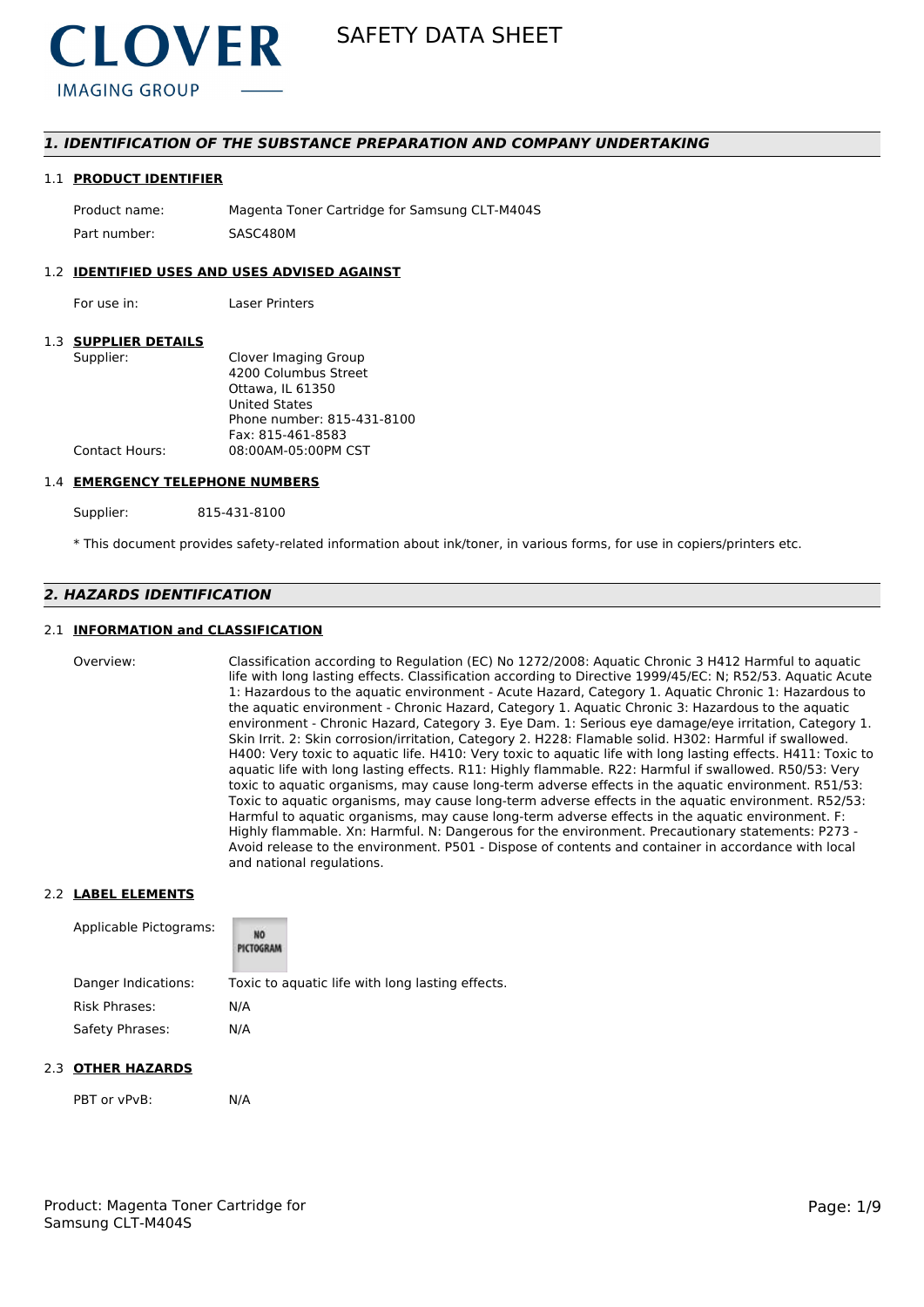

### *3. COMPOSITION / INFORMATION ON INGREDIENTS*

| Ingredients          | <b>CAS number</b>            | Weight %  | <b>OSHA</b><br><b>PEL</b> | <b>ACGIH</b><br><b>TLV</b> | Other                                                                                       |
|----------------------|------------------------------|-----------|---------------------------|----------------------------|---------------------------------------------------------------------------------------------|
| Poly ester           | Confidential                 | 80-95     |                           |                            |                                                                                             |
| Colorant 1           | 226-109-5 /<br>5281-04-9     | $1 - 10$  |                           |                            |                                                                                             |
| Colorant 2           | $213 - 561 - 3/$<br>980-26-7 | $1 - 10$  |                           |                            | Flam. Sol. 1, H228. Acute Tox. 4,<br>H302. Aquatic Acute 1 H400.<br>Aquatic Chronic 1, H410 |
| Charge control agent | 403-360-0 /<br>42405-40-3    | $.1 - .9$ |                           |                            | Flam. Sol. 1, H228. Acute Tox. 4,<br>H302. Aquatic Acute 1 H400.<br>Aquatic Chronic 1, H410 |
| Releasing Agent      | Confidential                 | $1-10$    |                           |                            |                                                                                             |
| Additives            | Confidential                 | $1-5$     |                           |                            |                                                                                             |

The Full Text for all R-Phrases are Displayed in Section 16 **COMPOSITION COMMENTS**

The Data Shown is in accordance with the latest Directives. This section provides composition information for the specified substance/mixture.

### *4. FIRST-AID MEASURES*

#### 4.1 **FIRST AID MEASURES**

### 4.1.1 **FIRST AID INSTRUCTIONS BY RELEVANT ROUTES OF EXPOSURE**

| Inhalation:   | Remove person to fresh air and keep comfortable for breathing.                                                                                        |
|---------------|-------------------------------------------------------------------------------------------------------------------------------------------------------|
| Eye contact:  | Rinse cautiously with water for several minutes. Remove contact lenses, if present and easy to do.<br>Continue rinsing. Call a physician immediately. |
| Skin contact: | Wash skin with plenty of water.                                                                                                                       |
| Ingestion:    | Call a poison center or a doctor if you feel unwell.                                                                                                  |

#### 4.1.2 **ADDITIONAL FIRST AID INFORMATION**

Additional first aid information: Treat symptomatically. Immediate Medical Attention Required: Treat symptomatically.

#### 4.2 **SYMPTOMS AND EFFECTS**

Acute Symptoms from Exposure: Symptoms/injuries after eye contact: Serious damage to eyes. Delayed Symptoms from Exposure: N/A

#### 4.3 **IMMEDIATE SPECIAL TREATMENT OR EQUIPMENT REQUIRED**

Treat symptomatically.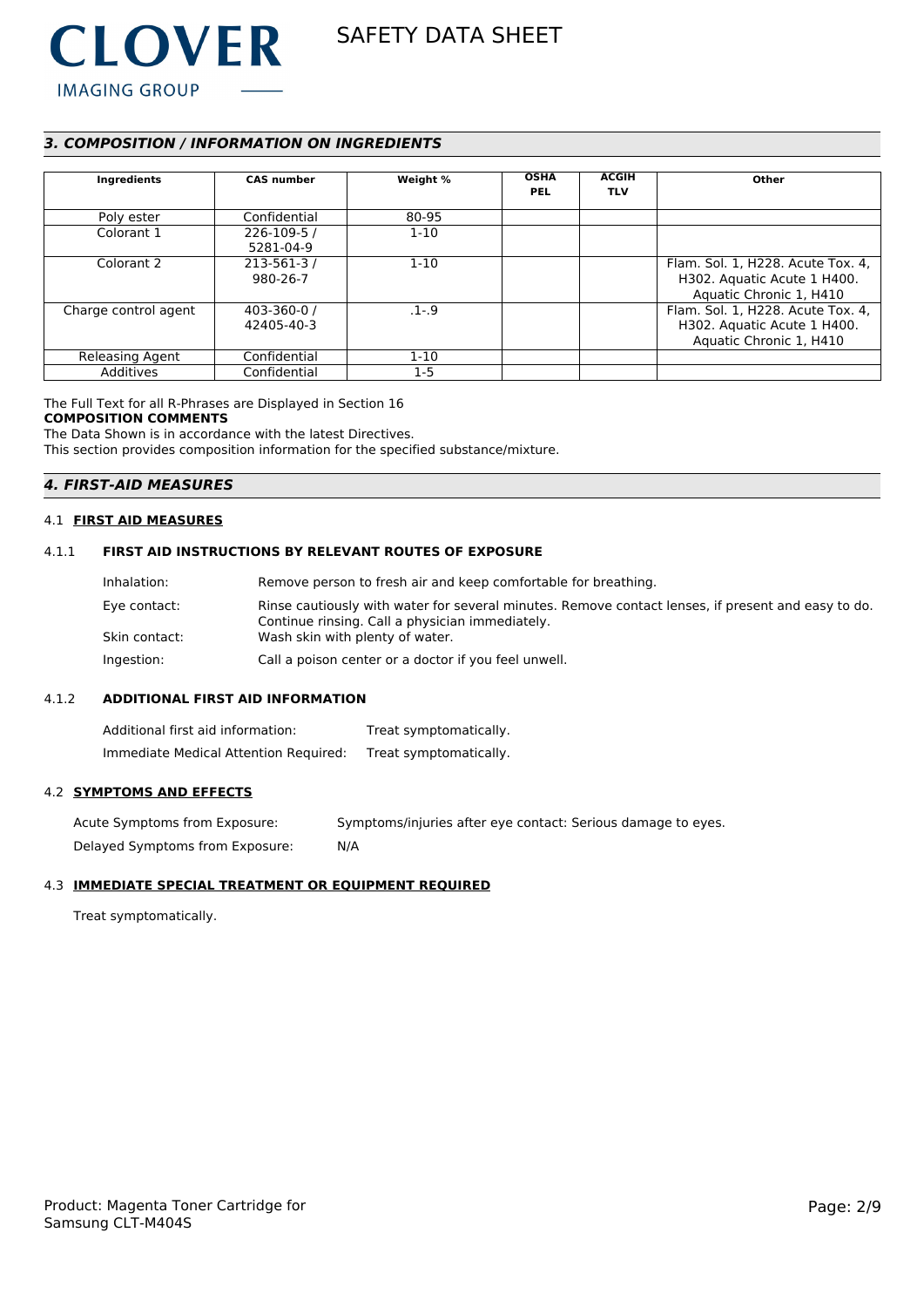

### *5. FIRE-FIGHTING MEASURES*

### 5.1 **EXTINGUISHING MEDIA**

Recommended Extinguishing Media: Water spray. Dry powder. Foam. Extinguishing Media Not to be Used: N/A

### 5.2 **SPECIAL HAZARD**

Unusual Fire/Explosion Hazards: Hazardous decomposition products in case of fire: Toxic fumes may be released. Extinguishing Media Not to be Used: N/A

#### 5.3 **ADVICE FOR FIRE FIGHTERS**

Avoid inhalation of smoke. Wear protective clothing and wear self-contained breathing apparatus

#### *6. ACCIDENTAL RELEASE MEASURES*

#### 6.1 **PERSONAL PRECAUTIONS, PROTECTIVE EQUIPMENT AND EMERGENCY PROCEDURES**

#### 6.1.1 **PRECAUTIONS FOR NON-EMERGENCY PERSONNEL**

Ventilate spillage area. Avoid contact with skin and eyes.

### 6.1.2 **ADDITIONAL FIRST AID INFORMATION**

N/A

#### 6.1.3 **PERSONAL PROTECTION**

Wear personal protective equipment as described in Section 8.

#### 6.2 **ENVIRONMENTAL PRECAUTIONS**

Regulatory Information: Keep product out of sewers and watercourses.

#### 6.3 **METHODS AND MATERIAL FOR CONTAINMENT AND CLEANUP**

Spill or Leak Cleanup Procedures: Recover mechanically the product. Dispose of materials or solid residues at an authorized site.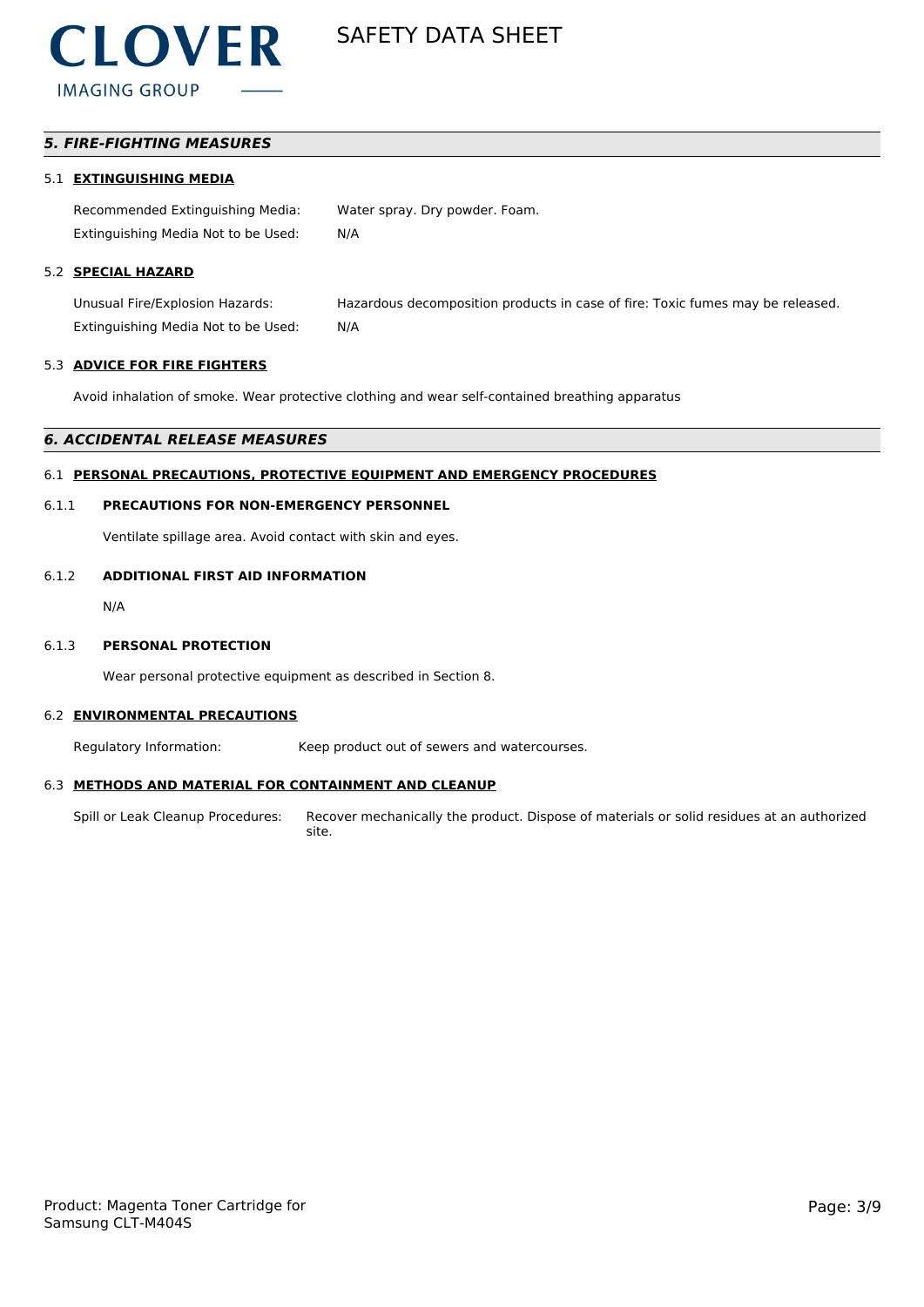### *7. HANDLING AND STORAGE*

#### 7.1 **PRECAUTIONS FOR SAFE HANDLING**

Recommendations for Handling: No special precautions when used as intended. Keep containers closed. If toner, avoid creating dust. Keep away from ignition sources. Advice on General Hygiene: Never eat, drink or smoke in work areas. Practice good personal hygiene after using this material, especially before eating, drinking, smoking, using the restroom, or applying cosmetics.

#### 7.2 **CONDITIONS FOR SAFE STORAGE**

Avoid high temperatures, >100°F/32°C

#### 7.3 **SPECIFIC END USES**

Printing devices

#### *8. EXPOSURE CONTROLS/PERSONAL PROTECTION*

#### 8.1 **CONTROL PARAMETERS**

The best protection is to enclose operations and/or provide local exhaust ventilation at the site of chemical release in order to maintain airborne concentrations of the product below OSHA PELs (See Section 3). Local exhaust ventilation is preferred because it prevents contaminant dispersion into the work area by controlling it at its source.

#### 8.2 **EXPOSURE CONTROLS**

#### **Respiratory protection:**

IMPROPER USE OF RESPIRATORS IS DANGEROUS. Seek professional advice prior to respirator selection and use. Follow OSHA respirator regulations (29 CFR 1910.134 and 1910.137) and, if necessary, wear a NIOSH approved respirator. Select respirator based on its suitability to provide adequate worker protection for given work conditions, levels of airborne contamination, and sufficient levels of oxygen.

#### **Eye/Face Protection:**

Contact lenses are not eye protective devices. Appropriate eye protection must be worn instead of, or in conjunction with contact lenses.

#### **Hand/Skin Protection:**

For emergency or non-routine operations (cleaning spills, reactor vessels, or storage tanks), wear an SCBA. WARNING! Air purifying respirators do not protect worker in oxygen deficient atmospheres.

#### **Additional Protection:**

N/A

#### **Protective Clothing and Equipment:**

Wear chemically protective gloves, boots, aprons, and gauntlets to prevent prolonged or repeated skin contact. Wear splashproof chemical goggles and face shield when working with liquid, unless full face piece respiratory protection is worn.

#### **Safety Stations:**

Make emergency eyewash stations, safety/quick-drench showers, and washing facilities available in work area.

#### **Contaminated Equipment:**

Separate contaminated work clothes from street clothes. Launder before reuse. Remove material from your shoes and clean personal protective equipment. Never take home contaminated clothing.

#### **Comments:**

Never eat, drink or smoke in work areas. Practice good personal hygiene after using this material, especially before eating, drinking, smoking, using the restroom, or applying cosmetics.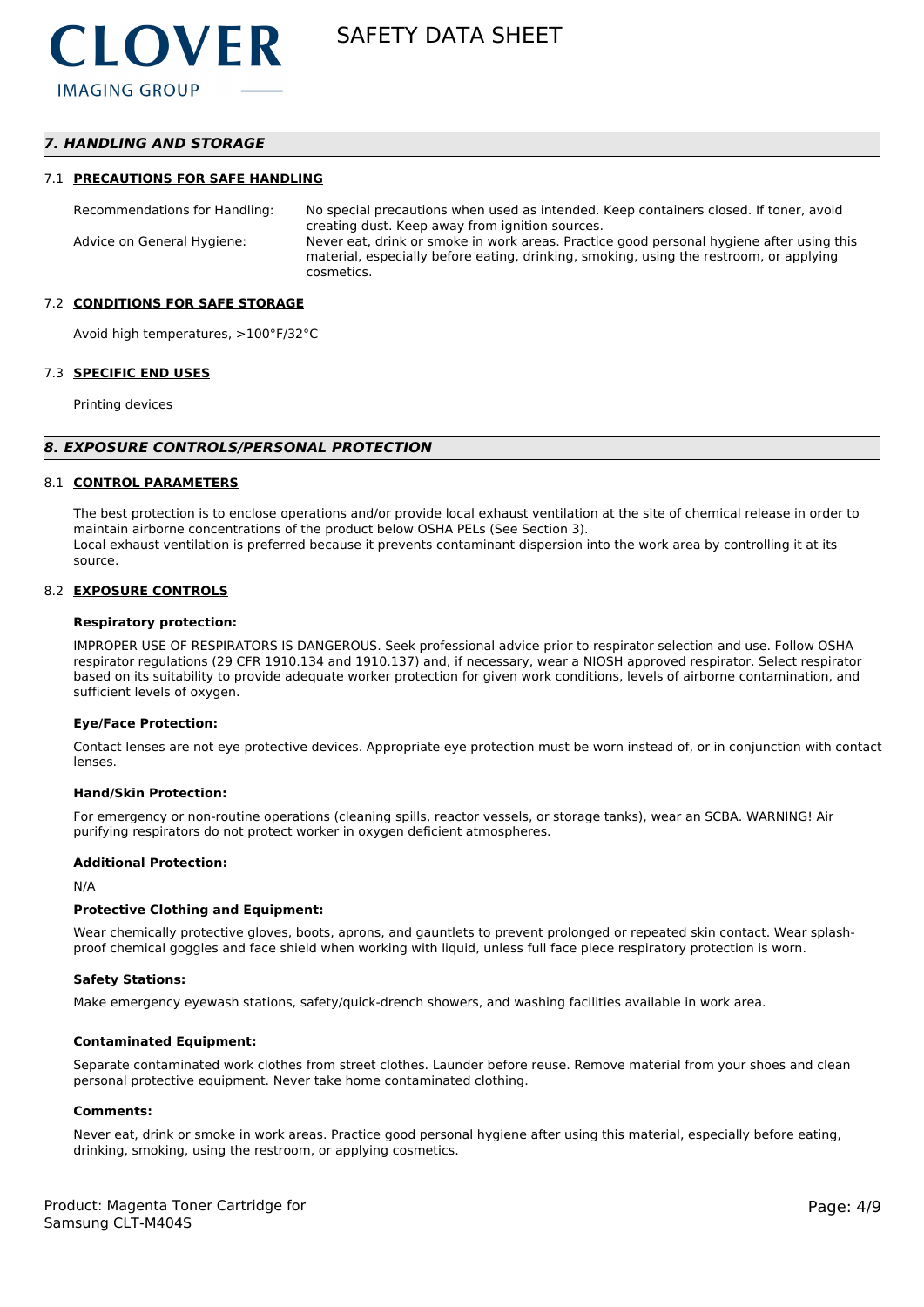

### *9. PHYSICAL AND CHEMICAL PROPERTIES*

### 9.1 **DETAIL INFORMATION**

| Physical state:            | Appearance: Magenta Solid / Chemical powder. |
|----------------------------|----------------------------------------------|
| Color:                     | Magenta                                      |
| Odor:                      | No data available.                           |
| Odor threshold:            | No data available.                           |
|                            |                                              |
| Boiling point:             | No data available.                           |
| Melting point:             | No data available.                           |
| Flash point:               | Not applicable                               |
| <b>Explosion limits:</b>   | N/A                                          |
| Relative density:          | Not applicable.                              |
| Auto-ignition temperature: | N/A                                          |

### 9.2 **OTHER INFORMATION**

N/A

## *10. CHEMICAL STABILITY AND REACTIVITY*

### 10.1 **Reactivity:**

| <b>Reactivity Hazards:</b><br>Data on Mixture Substances: | None<br>None                                                                                                   |
|-----------------------------------------------------------|----------------------------------------------------------------------------------------------------------------|
| 10.2 Chemical Stability:                                  | The product is stable. Under normal conditions of storage and use, hazardous<br>polymerization will not occur. |
| 10.3 Hazardous Polymerization:                            | Stable under conditions of normal use.                                                                         |
| 10.4 Conditions to Avoid:                                 | Keep away from heat, flame, sparks and other ignition sources.                                                 |
| 10.5 Incompatible Materials:                              | Strong oxidizing materials                                                                                     |
| 10.6 Hazardous Decomposition:                             | Will not occur.                                                                                                |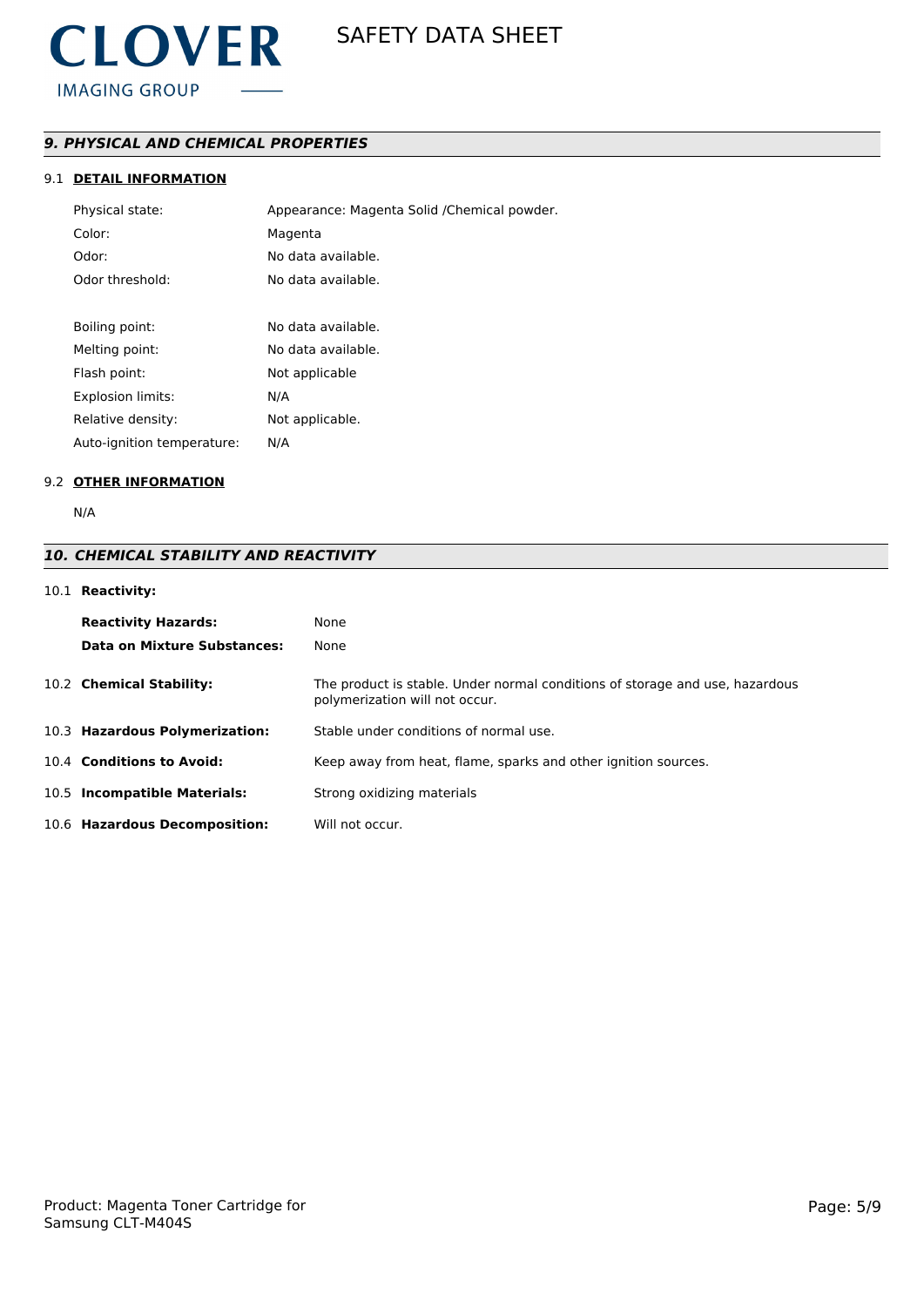

### *11. INFORMATION ON TOXICOLOGICAL EFFECT*

| <b>Mixtures:</b>                   | N/A                        |
|------------------------------------|----------------------------|
| <b>Acute Toxicity:</b>             | Not classified.            |
| <b>Skin Corrosion/Irritation:</b>  | Not classified.            |
| <b>Serious Eye Damage:</b>         | Causes serious eye damage. |
| Inhalation:                        | Not classified.            |
| <b>Sensitization:</b>              | Not classified.            |
| <b>Mutagenicity:</b>               | Not classified.            |
| <b>Carcinogenicity:</b>            | Not classified.            |
| <b>Reproductive Toxicity:</b>      | Not classified.            |
| <b>STOT - Single Exposure:</b>     | Not classified.            |
| <b>STOT - Multiple Exposure:</b>   | Not classified.            |
| Ingestion:                         | Not classified.            |
| <b>Hazard Class Information:</b>   | N/A                        |
| <b>Mixture on Market Data:</b>     | N/A                        |
| Symptoms:                          | N/A                        |
| <b>Delayed/Immediate Effects:</b>  | N/A                        |
| Test Data on Mixture:              | N/A                        |
| <b>Not Meeting Classification:</b> | N/A                        |
| <b>Routes of Exposure:</b>         | N/A                        |
| <b>Interactive Effects:</b>        | N/A                        |
| <b>Absence of Specific Data:</b>   | N/A                        |
| <b>Mixture vs Substance Data:</b>  | N/A                        |

| <b>12. ECOLOGICAL INFORMATION</b> |                                                                             |  |  |
|-----------------------------------|-----------------------------------------------------------------------------|--|--|
| 12.1 <b>Eco toxicity:</b>         | Ecology - general: Harmful to aguatic life with long lasting effects.       |  |  |
| 12.2 Degradability:               | No additional information available.                                        |  |  |
|                                   | 12.3 <b>Bioaccumulation Potential:</b> No additional information available. |  |  |
| 12.4 Mobility in Soil:            | No additional information available.                                        |  |  |
| 12.5 PBT & vPvB Assessment:       | No additional information available.                                        |  |  |
| 12.6 Other Adverse Effects:       | No additional information available.                                        |  |  |

### *13. DISPOSAL CONSIDERATIONS*

#### **Disposal Information:**

 Dispose of product in accordance with local authority regulations. Empty container retains product residue.

#### **Physical/Chemical Properties that affect Treatment:**

Symbol: This product is not classified as dangerous

Risk Phrases: This product is not classified according to the federal, state and local environmental regulations.

#### **Waste Treatment Information:**

If toner, do not shred toner cartridge, unless dust-explosion prevention measures are taken. Finely dispersed particles may form explosive mixtures in air. Dispose of in compliance with federal, state, and local regulations.

#### **Personal Protection Required:**

N/A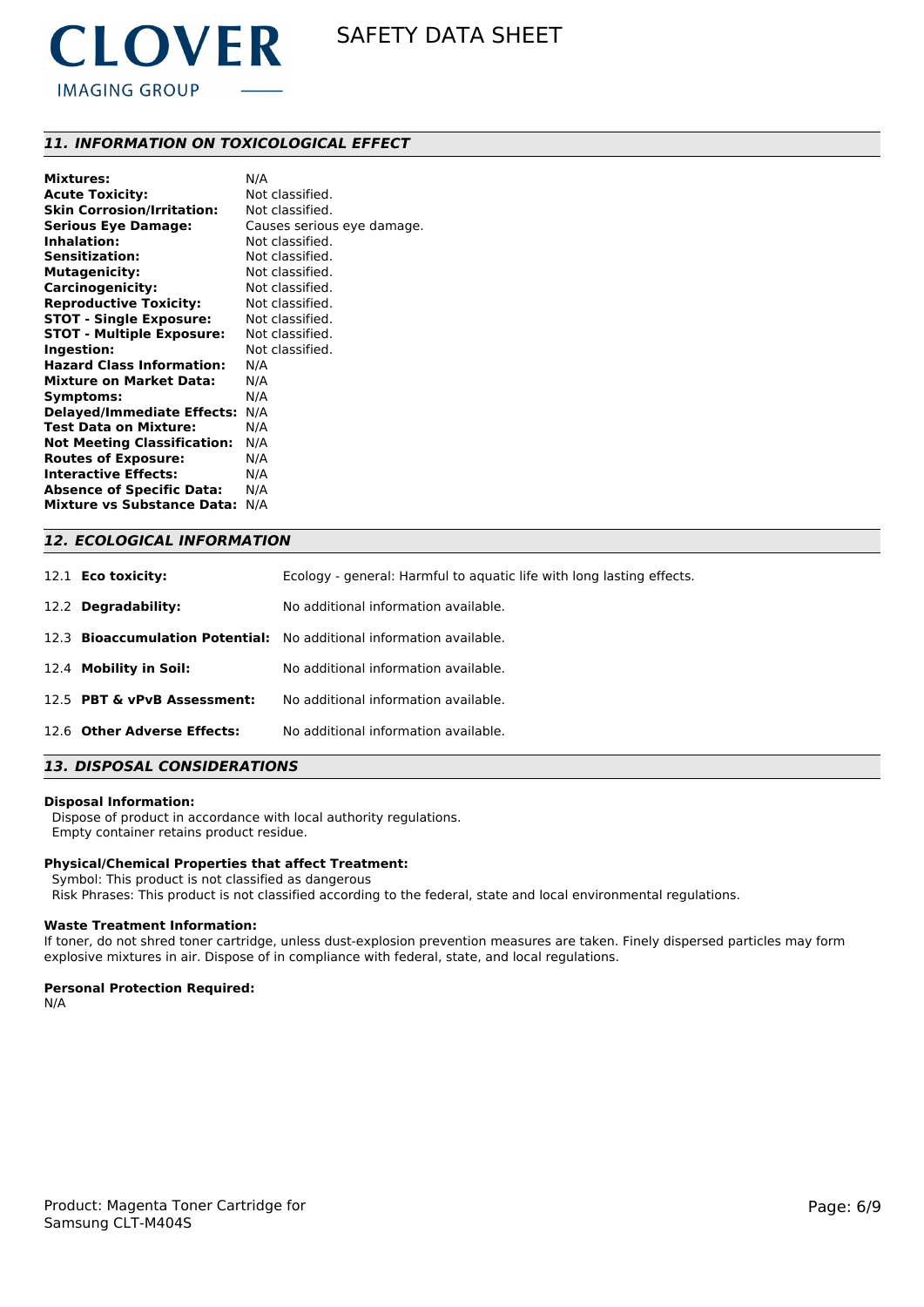

| <b>14. TRANSPORT INFORMATION</b> |                                                                             |  |  |
|----------------------------------|-----------------------------------------------------------------------------|--|--|
| 14.1 <b>ID Number:</b>           | Not subject to transport regulations.                                       |  |  |
| 14.2 Shipping Name:              | Not relevant.                                                               |  |  |
| 14.3 Hazard Class:               | N/A                                                                         |  |  |
| 14.4 Packing Group:              | Not relevant.                                                               |  |  |
| 14.5 Environmental Hazards:      | Non (non-environmentally hazardous acc. to the dangerous goods regulations) |  |  |
| 14.6 User Precautions:           | No data available.                                                          |  |  |
| 14.7 Bulk Transport:             | No data available.                                                          |  |  |

### *15. REGULATORY INFORMATION*

15.1 **Regulatory Information:** EU - Regulations: The substances in the mixture are not subject to the authorization under Title VII nor restrictions under Title VII of Regulation (EC) No. 1907/2006.

**EPA Regulatory Information:** N/A

**CERCLA Reportable Quantity:** N/A

15.2 **Superfund Information:**

**Hazard Categories:**

**Immediate:** N/A

**Delayed:** N/A

**Fire:** N/A

**Pressure:** N/A

**Reactivity:** N/A

### **Section 302 - Extremely Hazardous:** N/A

**Section 311 - Hazardous:** N/A

- 15.3 **State Regulations:** N/A
- 15.4 **Other Regulatory Information:** N/A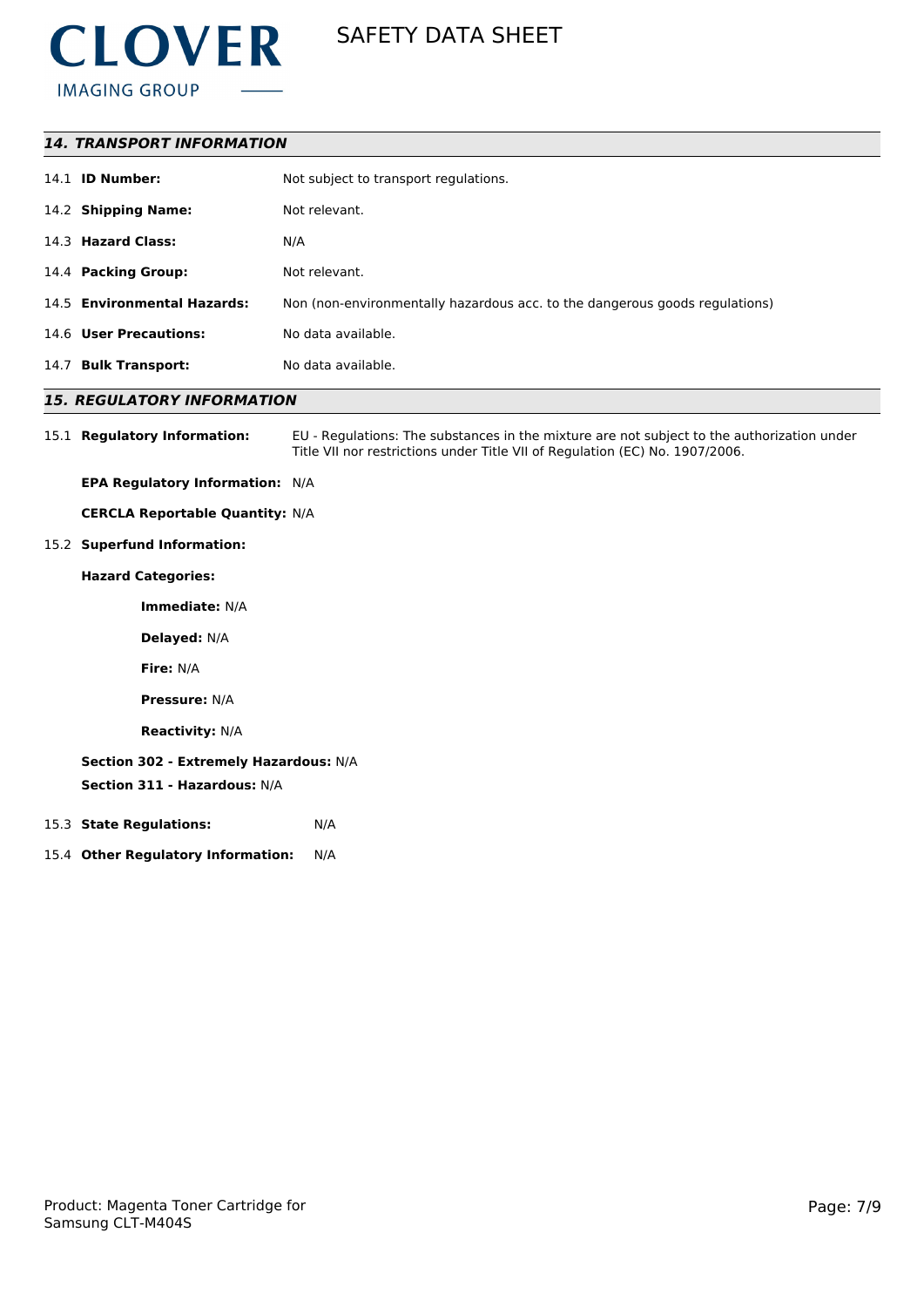

### *16. OTHER INFORMATION*

| <b>General Comments:</b>          | This information is based on our current knowledge. It should not therefore be construed as<br>guaranteeing specific properties of the products as described or their suitability for a particular<br>application |
|-----------------------------------|-------------------------------------------------------------------------------------------------------------------------------------------------------------------------------------------------------------------|
| <b>Creation Date of this SDS:</b> | 03/24/2022                                                                                                                                                                                                        |